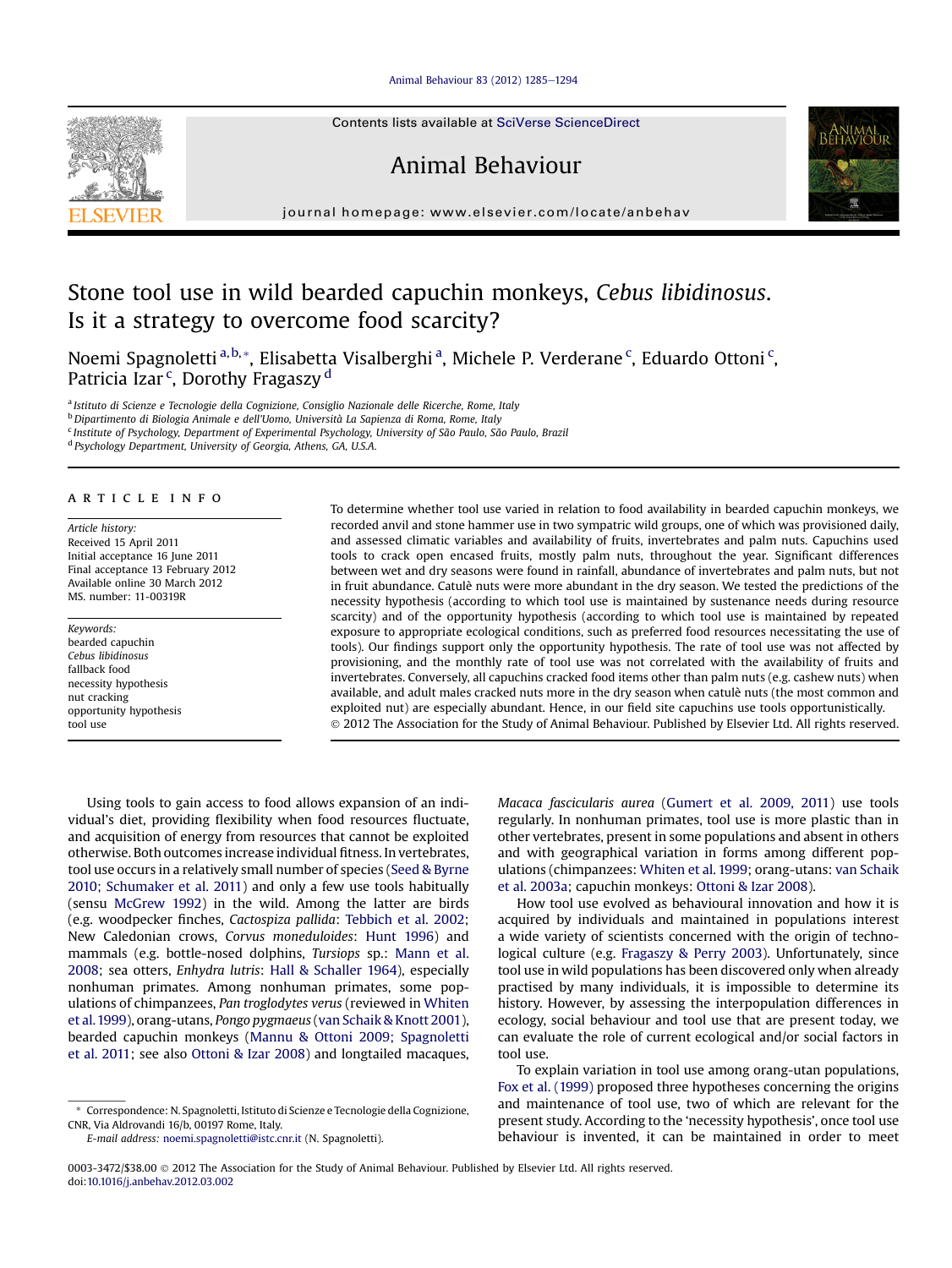sustenance needs and deal with resource scarcity. Three predictions follow from this first hypothesis: (1) that tool-using orangutan populations should have less favourable energy budgets than populations not using tools; (2) that the food acquired with tools should replace foods that decline in abundance seasonally; and (3) that individuals with higher energetic needs (subordinate or pregnant/lactating females) should use tools more than those with lower energetic requirements. In other words, the scarcity of fruits, which are the primary component of orang-utans' diet, could force them to exploit novel food sources that require tools for extraction. According to the 'opportunity hypothesis', propitious ecological conditions facilitate maintenance of tool use through repeated exposure to appropriate circumstances. Two predictions follow from this second hypothesis: (1) that tool-using orang-utan populations live in an environment that provides opportunities to perform this behaviour and (2) that orang-utans of the same population will not use tools in an environment lacking these opportunities. For example, the peat swamp environment of Suaq Balimbing, Sumatra, in which social insects are forced to inhabit tree holes (owing to an ever-wet forest floor) should provide more opportunities to extract social insects with tools than a hilly forest in which social insects are likely to be on the forest floor.

These two hypotheses can be extended to other species and/or other types of tool use. To test whether tool use is maintained by sustenance needs and resource scarcity (the necessity hypothesis) and/or by repeated exposure to appropriate circumstances (the opportunity hypothesis), systematic concurrent data on food availability, availability of items exploited with tools and frequency of tool use are needed. In the Galapagos Islands, woodpecker finches use twigs or cactus spines to pry arthropods out of tree holes. By comparing tool use during wet and dry seasons between two vegetation zones (one arid and one humid), [Tebbich et al.](#page-9-0) [\(2002\)](#page-9-0) found that in the arid zone, where arthropod availability is higher in the wet season, finches spend more time using tools in the wet season than in the dry season. In contrast, in the humid zone, where arthropod availability is constant all year round, finches use tools for equal amounts of time in wet and dry seasons. In this study the (likely) assumption is that arthropods are the most important food item for the finches, thus making the availability of other food items irrelevant. Thus this study supports the opportunity hypothesis.

At Suaq Balimbing, orang-utans use sticks to extract insects or honey from tree holes, and to gain access to the seeds of Neesia fruit, especially during periods of fruit scarcity, indirectly measured as proportion of the time budget spent feeding on tree cambium ([van Schaik & Knott 2001\)](#page-9-0); however, across orang-utan sites no support exists for the necessity hypothesis ([van Schaik et al. 2003b](#page-9-0); see also [Fox et al. 2004](#page-8-0)). Since Neesia fruits irregularly and other fruits are not seasonal (C. van Schaik, personal communication), and since this fruit is energy rich and highly preferred by orangutans, it is plausible in our opinion that orang-utans exploit Neesia fruits when present, regardless of the availability of alternative fruit resources.

In the Taï National Park, Ivory Coast, chimpanzees use tools to exploit five species of palm nuts. This behaviour was found to occur more frequently in the major dry season (during which the food is assumed to be scarce on the basis of time spent feeding and on consumption of low-quality food), which is when Coula nuts are more abundant ([Boesch & Boesch 1984](#page-8-0)). At Bossou, Guinea, chimpanzees perform two tool-mediated foraging activities (nut cracking to obtain the kernel of oil palms and pestle pounding to obtain the pith of oil palms) more frequently when pulpy fruits, their main foods, are scarce [\(Yamakoshi 1998\)](#page-9-0). However, in exactly the same period, oil palm nuts are more abundant. Thus, the studies with apes do not provide unambiguous support for the necessity hypothesis but do provide plausible evidence for the opportunity hypothesis.

For the longtailed macaques living on islands in the Andaman Sea that use stones to process shelled foods, [Gumert et al. \(2009\)](#page-8-0) suggested that food scarcity promotes tool use, although data on food availability and frequencies of tool use are not yet available. [Moura \(2004; Moura & Lee 2010](#page-8-0)) systematically observed provisioned bearded capuchin monkeys living in the dry caatinga habitat of northeastern Brazil (Serra da Capivara National Park, Piauí) digging for tubers, using sticks to probe and stones to crack embedded food. These monkeys displayed a low rate of tool use that did not differ between wet and dry seasons [\(Moura 2004](#page-8-0), page 165). Thus, although both [Moura & Lee \(2004\)](#page-8-0) and [Gumert et al.](#page-8-0) [\(2009\)](#page-8-0) suggested that food scarcity promoted tool use, their findings do not support the necessity hypothesis.

We systematically collected data on two wild groups of bearded capuchin monkeys that routinely use hammers and anvils to crack open encased fruits, especially palm nuts [\(Spagnoletti et al. 2011](#page-9-0); see Video 1 in the Supplementary material) and assessed the availability of fruit, invertebrates and nuts. These monkeys live in a semiarid habitat (cerrado; [Oliveira & Marquis 2002\)](#page-8-0) in northeastern Brazil. In this area, we expected a high degree of seasonal variability in food resources as reported for similar habitats where other capuchin monkeys have been studied (Cebus capucinus, Santa Rosa National Park, Costa Rica, [Chapman 1988; Janzen 1988;](#page-8-0) [Chapman & Chapman 1990;](#page-8-0) Cebus olivaceus, Hato Masaguaral, Venezuela, [Robinson 1986](#page-9-0)).

In particular, we investigated the rate of tool use and the proportion of the time budget spent in tool use in relation to climate seasonality and food availability (i.e. fruits, invertebrates and palm nuts) in a provisioned (hereafter, PR) and nonprovisioned (hereafter, NPR) group of capuchins (see Methods for details of food provisioning). According to the necessity hypothesis we predicted that tool use would be more frequent when food resources (i.e. fruit and invertebrates) are less abundant than when more abundant (Prediction N1a and Prediction N1b, respectively), and that the NPR group would use tools more frequently than the PR group, and especially when food is scarce (Prediction N2). According to the opportunity hypothesis tool use frequency would reflect the relative abundance of encased foods (Prediction O3).

## **METHODS**

# Site

The study area is located at Fazenda Boa Vista (hereafter, FBV; 9°39′36″ S, 45°25′10″W; see map in the [Supplementary material\)](#page-8-0) in the northeastern Brazilian state of Piauí, 21 km northwest of the town of Gilbués. The physical geography of the field site is a sandy plain at approximately 420 m above sea level punctuated by sandstone ridges, pinnacles and plateaus (morros) surrounded by cliffs composed of sedimentary rock rising steeply to  $20-100$  m above the plain. The cliffs and plateaus consist of interbedded sandstone, siltstone and shale. The steep faces of the cliffs shear periodically, producing boulder fields at the base of the cliff close to the plain (for further information about the geology of FBV, see [Visalberghi et al. 2007](#page-9-0)). The sandstone cliffs and plateaus are heavily eroded and there are ephemeral water courses that have running water only after rainfall.

# Subjects

From June 2006 to April 2008, we observed the behaviour of 31 wild bearded capuchins (nine adult females, five adult males, two subadult males, eight juveniles and seven infants) living in PR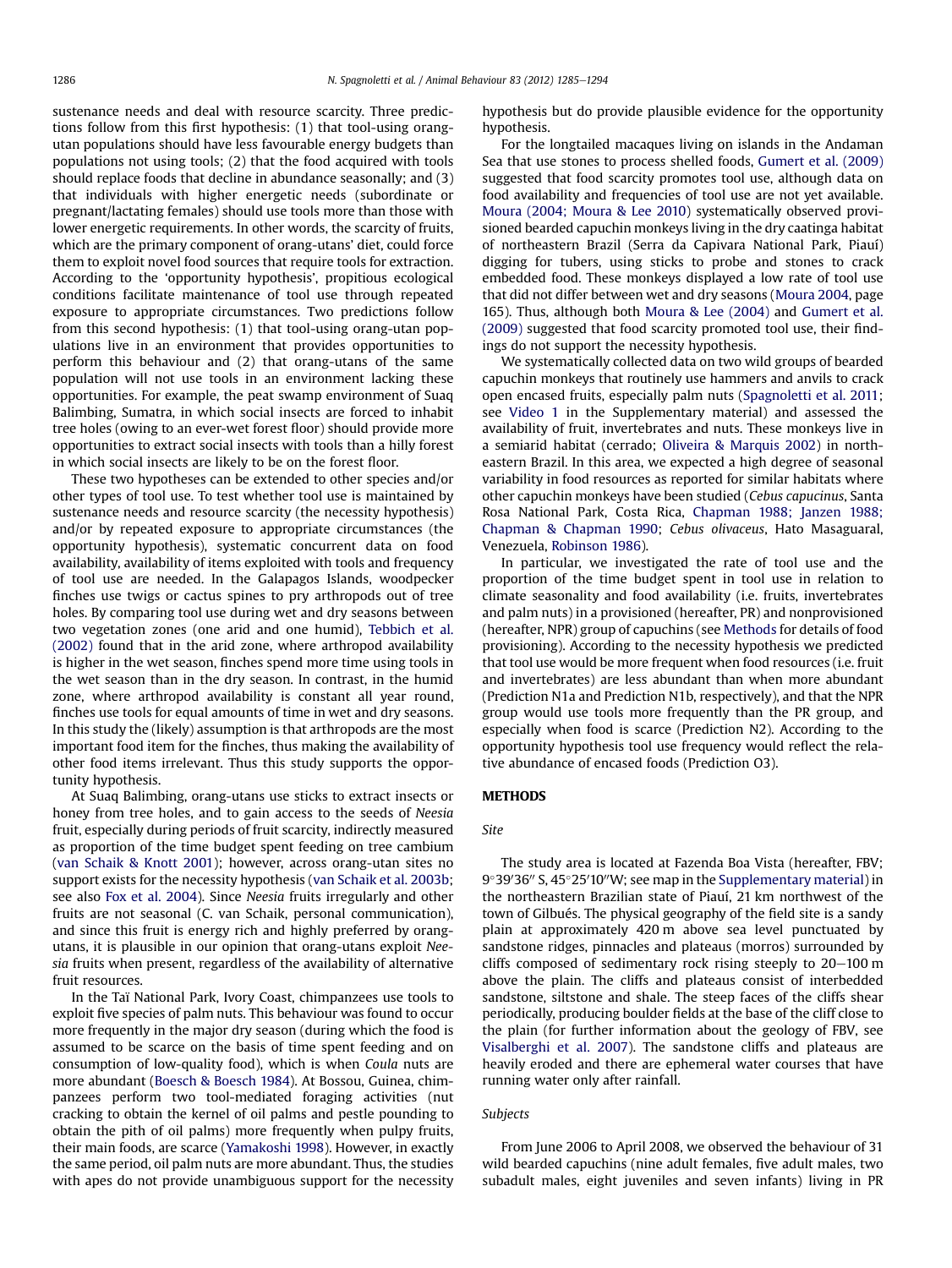<span id="page-2-0"></span>group ( $N = 12-18$ ) and in NPR group ( $N = 8-12$ ; see Table 1). At the beginning of the study both groups were well habituated to human presence and we could recognize subjects individually. The habituation of the PR group started in 2001 as part of an ecotourism programme, while the habituation of the NPR group started in September 2005. Systematic behavioural data collection started in June 2006 with the present study and two others investigating the ontogeny of tool use [\(Ramos da Silva 2008](#page-9-0)) and socioecology ([Verderane 2010](#page-9-0)). During our study the PR group was attracted to visit an area (hereafter, field laboratory) by daily provisioning it with fruit, vegetables and water. On average  $\pm$  SD we provided 12 904  $\pm$  3802 kJ/day, which equals approximately 825  $\pm$  234 kJ/ day per individual (INRAN's on-line Data Bank, [http://www.inran.](http://www.inran.it/) [it/\)](http://www.inran.it/). From June 2006 to April 2008, this group visited the field laboratory 53.5% of the days that it was followed.

## Behaviours and Other Measures Scored

Each group was followed from dawn to dusk  $7-10$  days per month by Noemi Spagnoletti (hereafter N.S.), Eduardo D. Ramos da Silva (hereafter E.D.R.S.) or Michele P. Verderane (hereafter M.P.V.), aided by a field assistant (see below), for a total of 3313 h of observation (PR group: 1332 h; NPR group: 1981 h). From June 2006 to May 2007, all occurrences of episodes of tool use (both when in progress or about to begin) were recorded ad libitum. N.S. used focal animal sampling [\(Martin & Bateson 1993\)](#page-8-0) to collect data on 1052 episodes of tool use. These data were used for all the analyses (see also [Spagnoletti et al. 2011](#page-9-0)). E.D.R.S. contributed 513 episodes recorded ad libitum during a concurrent study on the NPR group using the same behavioural definitions ([Ramos da Silva](#page-9-0) [2008\)](#page-9-0). A tool use episode was defined as starting when the subject (S) approached an anvil site (by definition, an anvil site is a boulder, an exposed stone or log, with a hammer stone on it or within 3 m of it, see [Visalberghi et al. 2007](#page-9-0) for details) with an encased food item and ending when the item was cracked open, or when S left the anvil without the hammer stone. When S began to crack a new food item, a new episode was recorded. When a cracking episode was in progress or about to begin, we observed it

Table 1

Group composition

| Chicão (provisioned group) |               |          |            |    | Zangado (nonprovisioned group) |          |     |
|----------------------------|---------------|----------|------------|----|--------------------------------|----------|-----|
|                            | Individual    | Age      | <b>Sex</b> |    | Individual                     | Age      | Sex |
| 1                          | Chicão        | Adult    | M          | 1  | Zangado                        | Adult    | М   |
| 2                          | Segundo-Chefe | Adult    | M          | 2  | Moça-Branca                    | Adult    | F   |
| 3                          | Mansinho*     | Adult    | M          | 3  | Emilia                         | Adult    | F   |
| $\overline{4}$             | Dengoso*      | Adult    | М          | 4  | Moça-Chita                     | Adult    | F   |
| 5                          | Piassava      | Adult    | F          | 5  | Dunga                          | Juvenile | F   |
| 6                          | Chiquinha     | Adult    | F          | 6  | Catuaba                        | Juvenile | F   |
| 7                          | Teninha       | Adult    | F          | 7  | Kico                           | Juvenile | M   |
| 8                          | Dende         | Adult    | F          | 8  | Ervilia                        | Juvenile | F   |
| 9                          | Chuchu        | Adult    | F          | 9  | Elisa                          | Infant   | F   |
| 10                         | Dita          | Adult    | F          | 10 | Café                           | Infant   | M   |
| 11                         | Teimoso*      | Subadult | М          |    |                                |          |     |
| 12                         | Jatoba*       | Subadult | М          |    |                                |          |     |
| 13                         | Amarelinha    | Juvenile | F          |    |                                |          |     |
| 14                         | Tucum         | Iuvenile | M          |    |                                |          |     |
| 15                         | Caboclo       | Juvenile | M          |    |                                |          |     |
| 16                         | Pico          | Juvenile | м          |    |                                |          |     |
| 17                         | Tomate        | Infant   | M          |    |                                |          |     |
| 18                         | Catu          | Infant   | M          |    |                                |          |     |
| 19                         | Cangaceiro    | Infant   | М          |    |                                |          |     |
| 20                         | Pati          | Infant   | M          |    |                                |          |     |
| 21                         | Doree         | Infant   | F          |    |                                |          |     |

Individuals are grouped by age and sex.  $M =$  male;  $F =$  female.

\* Individuals that emigrated from the nonprovisioned group to the provisioned group between July and August 2006.

until the episode ended. If while observing a tool use episode we saw another tool use episode begin, we continued to observe the first episode and the assistant noted the identity of S2 and collected data on this individual. Concurrent episodes beyond two were not recorded. When possible we identified the type of food item exploited with tools. In this paper we focus on the rate of tool use and the foods exploited in the dry and wet seasons. Other aspects of tool use (selectivity, efficiency, transport, etc.) have been reported elsewhere ([Liu et al. 2009, 2011; Visalberghi et al. 2009a, b;](#page-8-0) [Fragaszy et al. 2010a, b; Spagnoletti et al. 2011\)](#page-8-0).

From June 2007 to April 2008, M.P.V. recorded data on activity budgets using a 10 min group scan-sampling method at 10 min intervals (hereafter scan; [Altmann 1974](#page-8-0)), for each group, for a total of 4400 scans (PR group:  $N = 1728$ ; NPR group:  $N = 2672$ ). In this paper we focus on the proportion of the time budget that each group spent in feeding behaviours (ingesting, manipulating and searching for food) and in tool use to open encased foods. Detailed analyses of activity budget are reported elsewhere ([Verderane 2010](#page-9-0)).

## Food Availability and Climatic Data

The home ranges of the two groups were approximately  $9 \text{ km}^2$ and included four types of vegetation physiognomies according to the terrain and the proximity to water sources [\(Spagnoletti 2009\)](#page-9-0). The sandy plain is characterized by a high abundance of palms with subterranean stems and medium trees such as Eschweilera nana and Hymenaea courbaril. The vegetation surrounding the marsh is characterized by a higher diversity of trees forming gallery forests and by the presence of the tall palm tree Mauritia flexuosa. Shrubs and small trees dominate the cliff of the hills, whereas in the plateau herbaceous vegetation dominates, especially bromeliads and cactus.

The capuchin monkeys' diet is composed largely of fruit and invertebrates, although they eat many other items (fungi, tubers, vertebrates, etc., [Fragaszy et al. 2004a\)](#page-8-0). To estimate the availability of fleshy fruits and seeds (hereafter, fruit), invertebrates and palm nuts in the home range of our study groups, we used a stratified random sampling method combining the two methods described by [Izar \(2004; Izar et al. 2011\)](#page-8-0): (1) 100 fruit traps and 100 pitfall traps (for invertebrates) placed at 30 m intervals, 1 m to the side of a 3 km trail crossing the different physiognomies of the study area, with collection and weighing of contents every 2 weeks and (2) direct observation of 254 palm trees of the species catulè, Attalea barreirensis ( $N = 136$ ) and piassava, Orbignya sp. ( $N = 118$ ) selected along the same 3 km trail. Every month the researcher noted the presence/absence of fruits in these palms. This second method was employed because most palm species eaten by the monkeys at FBV have subterraneous stems with fruit clusters emerging from the soil ([Fragaszy et al. 2004b\)](#page-8-0). Thus, palm fruits would not fall into the fruit traps. Although using fruit/invertebrate traps presents several potential biases it is indicated for comparisons of resource abundance between habitats [\(Chapman et al. 1994](#page-8-0)).

For each sample we calculated a food availability index (FAI), expressed as kg/ha, both for fruit and invertebrates based on the dry weight of the material collected from traps and on the cumulative surface area. For catulè and piassava nuts, we calculated a monthly FAI, expressed as number of palms with fruits/ha. We also calculated a monthly FAI for total nuts, as the sum of catulè and piassava palms with fruits/ha.

We recorded rainfall, minimum and maximum temperature and humidity at the field station (Hygro-Thermometer Clock model 445702', EXTECH instruments) daily. Data collection on food availability and climate variables was carried out from June 2006 to April 2008.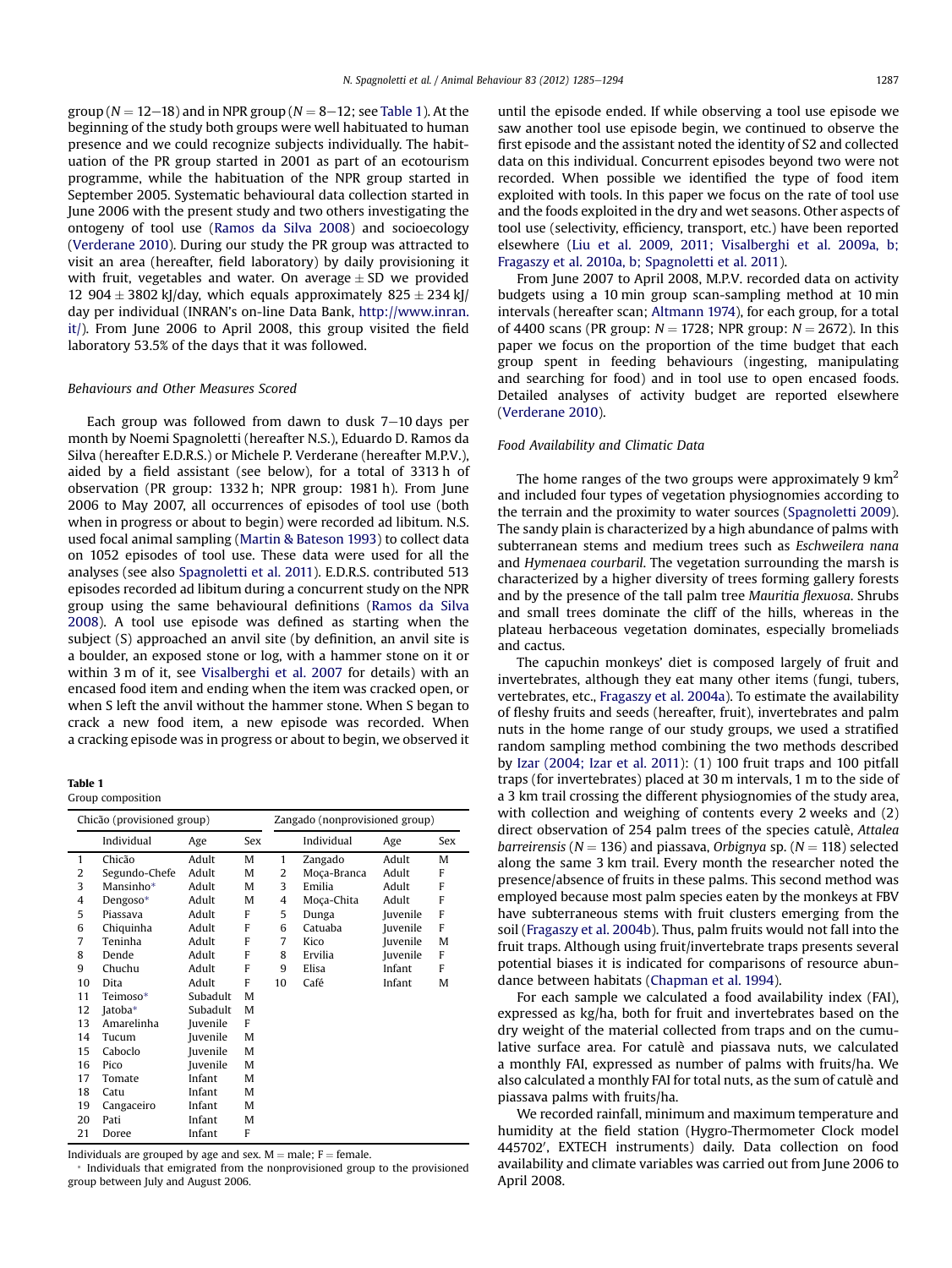## Analyses

Analyses concerning minimum and maximum temperature, minimum and maximum percentage humidity, rainfall and availability of the most abundant palm nuts (catulè and piassava) were based on monthly means ( $N = 23$ ). Analyses of fruit and invertebrate abundance were based on means of bimonthly samples (total  $N = 46$ ).

Thus far, capuchins at FBV have been observed using stones to crack open embedded fruits (nuts or other food items) placed on an anvil; 'tool use' refers exclusively to this behaviour.

From behavioural data collected ad libitum and by focal animal sampling during the first year of the study, we derived monthly rates of tool use. Since groups differed in size, not all the individuals used tools and the number of individuals using tools varied across months (because of emigration/immigration), we calculated the monthly rate of tool use per group as the number of tool use episodes observed in each group divided by the total number of observations/h and the individual monthly rate of tool use as the number of tool use episodes per individual divided by the total number of observation hours. For the latter calculation we distinguished between the individual rate of cracking nuts and the individual rate of cracking other food items.

Data collected by scan sampling during the second year of the study were expressed as mean monthly proportions of individual scans spent in feeding behaviour (including foraging) and in tool use. Since our data did not follow a normal distribution (Lilliefors test:  $P < 0.05$ ), we used nonparametric statistics employing STA-TISTICA 7, Statsoft (Statsoft, Tulsa, OK, U.S.A.) and SPSS 13.0 for Windows (SPSS Inc., Chicago, IL, U.S.A.).

The region of FBV is seasonally dry, with a wet season lasting from October to April, and a dry season lasting from May to September (see below). To compare climate and food availability across seasons, we used a Mann-Whitney test for independent samples. The Mann-Whitney test was also used to assess whether the monthly rate of tool use per group and per individual and of food cracked differed between PR and NPR groups, as well as to assess whether the monthly proportion of the time budget allocated to feeding and to tool use differed between dry and wet seasons and between groups.

We pooled the data of the two groups to examine how tool use was related to food availability and climatic data. These data were pooled because the groups' monthly rate of tool use did not differ (see below) and  $2-3$  months after the study began four males (two adults and two subadults) migrated from NPR group to PR group

(see [Table 1](#page-2-0)). Spearman rank correlation was used to examine (1) the relationships between monthly FAI for fruit, invertebrates, catulè nuts, piassava nuts and total nuts and climatic data, (2) the relationships between monthly rates of tool use (group and individual) and food availability and rainfall, (3) the relationships between proportion of the time budget devoted to tool use and food availability and rainfall. Finally, the Wilcoxon signed-ranks test for related samples was run, within individuals, to compare the rate of tool use to open all encased foods, the rate of tool use to open nuts and the rate of tool use to open other food items between dry and wet seasons. Furthermore, since most of the tool use episodes were performed by six adult and subadult males (Chicão, Zangado, Dengoso, Mansinho, Jatoba and Teimoso; see [Table 4](#page-5-0) in the Results), we ran a separate Wilcoxon signed-ranks test on these subjects to compare rate of tool use between dry and wet seasons to open nuts and other food items and all the encased foods. For all analyses the significance level was set at  $P < 0.05$  and for multiple tests on the same variable the Bonferroni correction was applied  $\alpha' = 0.05$ /number of tests; [Sokal & Rohlf 1995](#page-9-0)). Statistical tests were one tailed when a directional prediction was made, and otherwise two tailed.

# **RESULTS**

## Seasonality and Food Availability

Annual rainfall at FBV averaged 1290 mm per year. Total rainfall recorded from June 2006 to May 2007 was 1162 mm and from June 2007 to April 2008 1418 mm. Overall, from May to September rainfall averaged 25 mm and from October to April 1266 mm. The annual mean  $\pm$  SD of maximum temperature was 32.8  $\pm$  2.2 °C while the annual mean of minimum temperature was  $21.5 \pm 1.6$  °C (see Fig. 1). [Table 2](#page-4-0) reports the median seasonal values for each climatic variable. Overall our data match the two climatic seasons reported for the region: a dry season lasting 5 months (from May to September) and a wet season lasting 7 months (from October to April).

The FAI for fruit varied across months from 11 to 2786 kg (mean  $=$  337  $\pm$  695 kg), but did not differ significantly between the wet and dry seasons ([Table 2](#page-4-0)). In contrast, the FAI for invertebrates ranged from 2387 to 119 857 kg (mean = 19 079  $\pm$  28 781) and was significantly higher in the wet season than in the dry season ([Table 2\)](#page-4-0), and was also positively correlated with rainfall ([Table 3\)](#page-4-0). Palm nuts were available throughout the year, although their overall abundance differed between seasons ([Table 2\)](#page-4-0) and was



Figure 1. Climatic data (maximum and minimum temperature, rainfall) recorded in the field station from June 2006 to April 2008.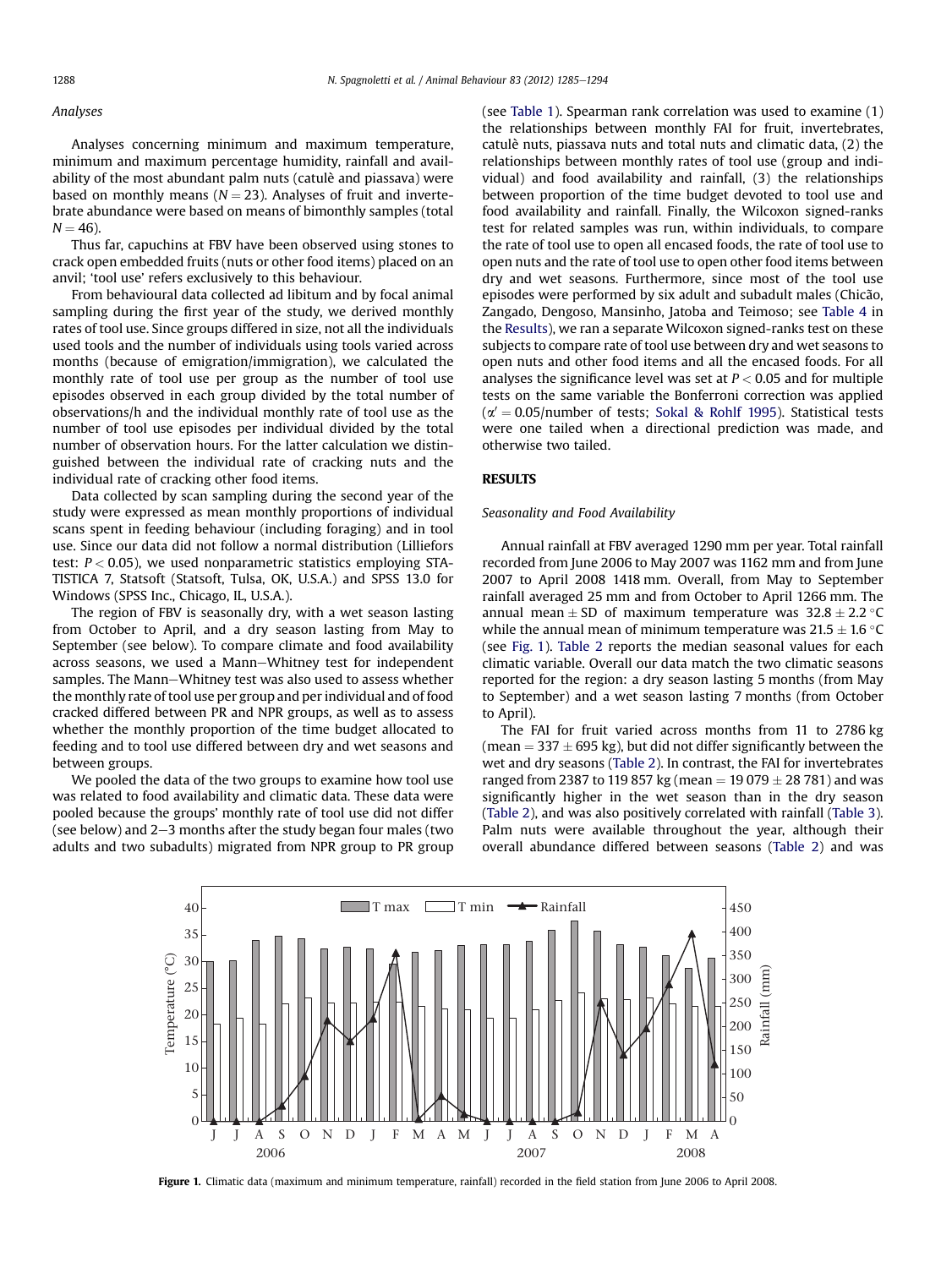<span id="page-4-0"></span>Table 2 Seasonal differences (median  $\pm$  IOR) for climatic data and food availability index (FAI)

|                        | Dry season        | Wet season          | $Mann-$<br>Whitney U | P          |
|------------------------|-------------------|---------------------|----------------------|------------|
| Climatic data          |                   |                     |                      |            |
| Rainfall (mm)          | $0.0 + 0.0$       | $183.3 + 155.5$     | 3                    | $<$ 0.001  |
| T max $(^{\circ}C)$    | $33.3 + 1$        | $32.4 + 2.1$        | 43                   | 0.21       |
| T min $(^{\circ}C)$    | $19.4 + 1.6$      | $22.3 + 1.3$        | 14                   | < 0.01     |
| H max $(\%)$           | $70.1 + 12.8$     | $91 + 6.2$          | 11                   | < 0.001    |
| H min $(\%)$           | $29.2 + 13.4$     | $50.5 + 12.5$       | 20                   | ${<}0.01$  |
| <b>FAI</b>             |                   |                     |                      |            |
| Fruit (kg/ha)          | $130.6 + 139$     | $144.8 + 193.5$     | 233                  | 0.66       |
| Invertebrates (kg/ha)  | $2839.3 + 2624.2$ | $6271.5 + 23.504.1$ | 152                  | <0.05      |
| Catulè nuts (no./ha)   | $25.2 + 5.5$      | $10.2 + 9.9$        | 3                    | < 0.001    |
| Piassava nuts (no./ha) | $4 + 2.7$         | $4.4 + 5.1$         | 62                   | 0.93       |
| Total nuts (no./ha)    | $29.1 + 4.9$      | $15.6 + 7.6$        | 4                    | ${<}0.001$ |

T max = maximum temperature; T min = minimum temperature; H max = maximum percentage humidity;  $H \text{ min} = \text{minimum}$  percentage humidity. Analyses were carried out on 23 samples (dry season  $N = 9$ , wet season  $N = 14$ ) except for fruit and invertebrates for which analyses were carried out on 46 samples (dry season  $N = 18$ , wet season  $N = 28$ ).

negatively correlated with rainfall (Fig. 2, Table 3). In particular, the abundance of catulè nuts was higher in the dry season than in the wet season (Table 2) and was negatively correlated with rainfall (Table 3) whereas the abundance of piassava nuts did not differ significantly between seasons (Tables 2, 3).

## Tool Use in the Provisioned and Nonprovisioned Groups

From June 2006 to May 2007, during a total of 1709 h of observation, we recorded 1565 tool use episodes performed by adults and juveniles of both sexes, to crack nuts and other encased foods [\(Table 4\)](#page-5-0). The vast majority occurred on anvil sites located on the ground (boulders or logs), while 0.6% of the episodes (seven nuts and two other encased food items) occurred on tree branches (see Video 2 in the [Supplementary material\)](#page-8-0). Capuchins used tools to process four species of palm nut (piassava, catulè, catulí and tucum; see [Visalberghi et al. 2008](#page-9-0) for a detailed description of these nuts) and four other encased foods: fruta-danta (Icacinaceae), cashew nut, Anacardium sp., caroba, Jacaranda sp., and mandiocabrava (Euphorbiaceae), Except for one episode in which an adult male (Zangado) used a stone to mash a root of mucambira (Bromeliaceae) and one episode in which an adult female (Chuchu) used a whole nut to dig in search of tubers or roots, we did not

#### Table 3

Spearman correlation coefficients between the food availability index (FAI) and climatic variables

| FAI                  | Rainfall | Mean<br>temperature | Mean<br>relative humidity | Sample<br>(N) |
|----------------------|----------|---------------------|---------------------------|---------------|
| Fruit                | 0.22     | 0.18                | $-0.33$                   | 46            |
| <b>Invertebrates</b> | $0.38*$  | 0.20                | 0.26                      | 46            |
| Catulè nuts          | $-0.88*$ | $-0.12$             | $-0.75$                   | 23            |
| Piassava nuts        | $-0.008$ | 0.10                | 0.01                      | 23            |
| Total nuts           | $-0.83*$ | $-0.11$             | $-0.70*$                  | 23            |

\* Significant after applying the Bonferroni correction for multiple tests  $(\alpha = 0.016)$ .

observe tool use in a feeding context other than stone tool use to crack open encased foods.

The number of individuals observed using stone tools varied monthly from four to 12 in PR group and from two to eight in NPR group. For both groups the median individual rate of tool use was about one episode every 10 h. Individual monthly rates of tool use did not differ significantly between groups (Mann–Whitney test:  $U = 64$ ,  $N_1 = N_2 = 12$ ,  $P = 0.32$ , one-tailed test; median<sub>PR</sub>  $\pm$  interquartile range,  $IQR = 0.9 \pm 1.19$ ; median<sub>NPR</sub>  $\pm$  IQR = 0.71  $\pm$  0.67) and the monthly rate of tool use of the two groups was positively correlated (Spearman  $r_S = 0.65$ ,  $N = 12$ ,  $P < 0.05$ , one-tailed test).

Most tool use episodes involved palm nuts (89% and 73% in PR and NPR group, respectively). The monthly rate of cracking nuts did not differ between groups (Mann-Whitney test:  $U = 65$ ,  $N_1 = N_2 = 12$ ,  $P = 0.35$ , one-tailed test; median<sub>PR</sub>  $\pm$  IQR = 0.085  $\pm$  0.09; median<sub>NPR</sub>  $\pm$  IOR = 0.07  $\pm$  0.11) whereas the median $_{NPR}$   $\pm$  IQR = 0.07  $\pm$  0.11) whereas the monthly rate of tool use to crack other food items was significantly higher for NPR group than for PR group (Mann-Whitney test:  $U = 27$ ,  $N_1 = N_2 = 12$ ,  $P < 0.01$ , one-tailed test; median<sub>PR</sub>  $\pm$  $IQR = 0.01 \pm 0.01$ ; median<sub>NPR</sub>  $\pm$  IQR = 0.03  $\pm$  0.02; [Table 5\)](#page-5-0).

During June 2007 to April 2008 (1604 h of observation), feeding behaviour accounted for  $47 \pm 3\%$  of the time budget of PR group (*N* scans = 1236), and for  $50 \pm 7\%$  of the time budget of NPR group ( $N$  scans = 814). Tool use accounted for 1% of the time budget in each group (N scans for PR group  $= 21$ ; N scans for NPR group  $= 21$ ), which corresponded to 2% of the time budget allocated to total feeding behaviours ([Table 6](#page-5-0)). Neither proportion of the time budget devoted to feeding behaviours nor proportion of the time budget devoted to tool use differed between groups (Mann-Whitney test:  $U = 44$ ,  $N_1 = N_2 = 11$ ,  $P = 0.13$ , one-tailed test; median<sub>PR</sub>  $\pm$  IQR =  $48.3 \pm 5.5$ ; median<sub>NPR</sub>  $\pm$  IQR = 49.9  $\pm$  9.3; Mann-Whitney test:



Figure 2. Number of catulè and piassava palms with ripe fruits in relation to rainfall from June 2006 to April 2008.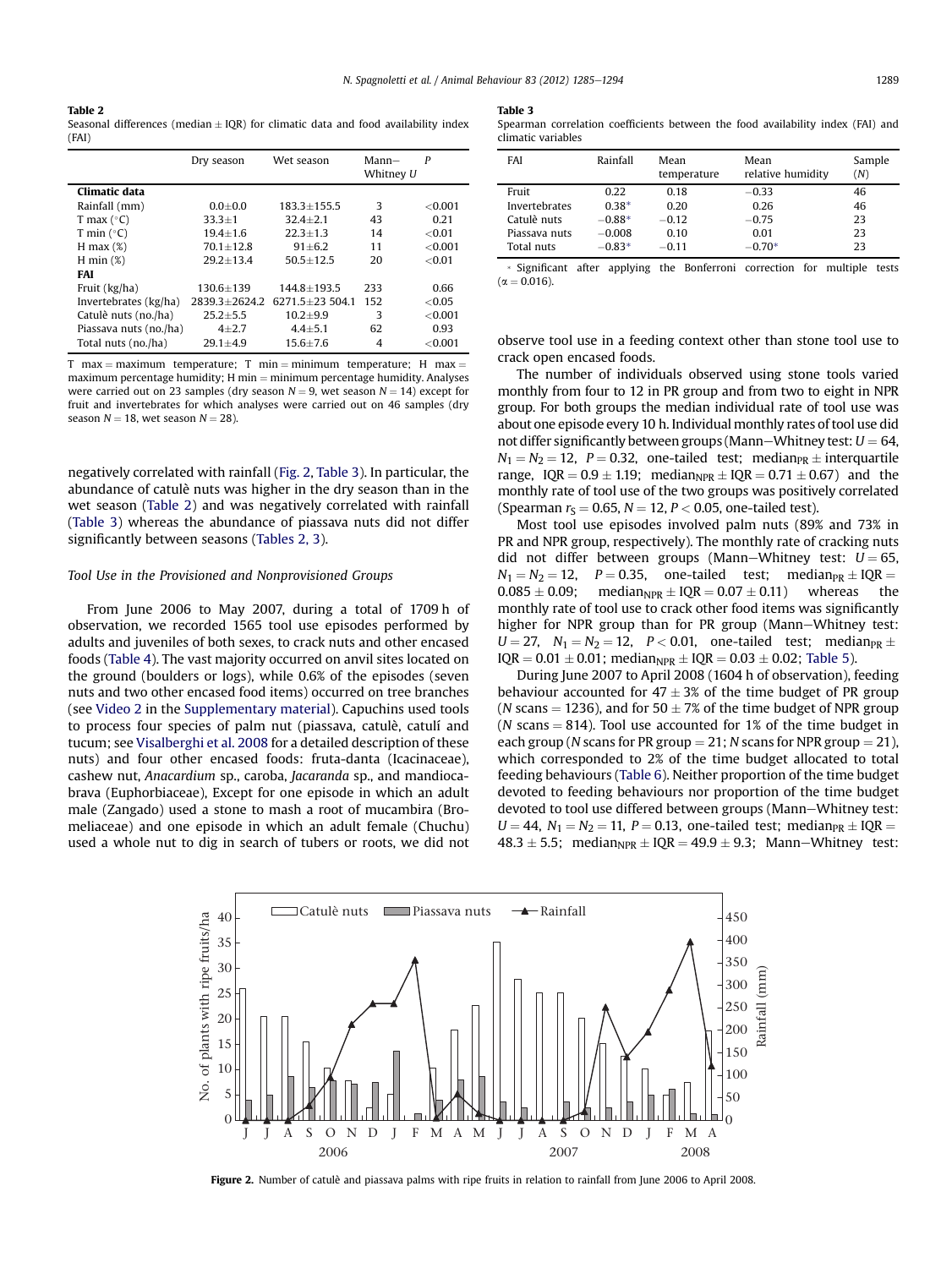#### <span id="page-5-0"></span>Table 4

Number of tool use episodes performed by each individual to crack palm nuts and other fruit items from June 2006 to May 2007 in the dry (Dry) and wet (Wet) seasons

| Individual  | Palm nuts |                |         | Other fruit items |                |              |         |
|-------------|-----------|----------------|---------|-------------------|----------------|--------------|---------|
|             | Wet       | Dry            | Total 1 | Wet               | Dry            | Total 2      | $(1+2)$ |
| Chicão      | 48        | 68             | 116     | 12                |                | 12           | 128     |
| Zangado     | 100       | 176            | 276     | 11                | 9              | 20           | 296     |
| Segundo C.  | 4         | 6              | 10      | 1                 |                | 1            | 11      |
| Dengoso     | 39        | 105            | 144     | 7                 | 5              | 12           | 156     |
| Mansinho    | 72        | 114            | 186     | 1                 | $\overline{2}$ | 3            | 189     |
| Dende       | 6         | 5              | 11      | 3                 |                | 3            | 14      |
| Teninha     | 14        | 8              | 22      | $\mathbf{1}$      |                | $\mathbf{1}$ | 22      |
| Moça-Branca | 13        | 14             | 27      | 9                 | 8              | 17           | 44      |
| Emilia      | 4         | $\overline{2}$ | 6       | $\overline{7}$    | 7              | 14           | 20      |
| Piassava    | 21        | 17             | 38      | 13                | 2              | 15           | 53      |
| Chuchu      | 21        | 29             | 50      | $\mathbf{1}$      | $\overline{2}$ | 3            | 53      |
| Dita        | 22        | 27             | 49      | 11                | $\overline{4}$ | 15           | 64      |
| Moca-Chita  | 42        | 58             | 100     | 22                | 19             | 41           | 141     |
| Jatoba      | 38        | 52             | 90      | 5                 | 5              | 10           | 100     |
| Teimoso     | 21        | 40             | 61      | 7                 | 5              | 12           | 83      |
| Caboclo     |           | $\overline{2}$ | 2       | 3                 |                | 3            | 5       |
| Tucum       | 30        | 14             | 44      | 20                | 6              | 26           | 70      |
| Catuaba     | 5         | 6              | 11      | 20                | 10             | 30           | 41      |
| Dunga       | 15        | 3              | 18      | 11                | 3              | 14           | 32      |
| Ervilia     | 5         |                | 5       | 11                | $\overline{2}$ | 13           | 18      |
| Kico        | 8         | 4              | 12      | 10                |                | 10           | 22      |
| Pico        |           | 2              | 2       | $\mathbf{1}$      |                | 1            | 3       |
| Total       | 527       | 752            | 1279    | 187               | 89             | 276          | 1565    |

 $U = 55$ ,  $N_1 = N_2 = 11$ ,  $P = 0.36$ , one-tailed test; median<sub>PR</sub>  $\pm$  $IQR = 0.9 \pm 1.3$ ; median<sub>NPR</sub>  $\pm$  IQR = 0.7  $\pm$  1.2).

## Tool Use, Seasonality and Resource Availability

As shown in [Table 7,](#page-6-0) for both groups the individual and group rates of tool use did not correlate with the availability of fruit, invertebrates, piassava nuts and total nuts or with rainfall. In the NPR group, individual rates of tool use (rate to open nuts and total rate) were positively correlated with the availability of catulè nuts ([Fig. 3a](#page-6-0)). This correlation was not significant for the PR group.

The overall individual rate of tool use (nuts plus other encased foods) did not differ between seasons (median<sub>dry season</sub>  $\pm$  IQR =  $0.025 \pm 0.064$ ; median<sub>wet season</sub>  $\pm$  IQR = 0.028  $\pm$  0.035; Wilcoxon signed-ranks test:  $T = 92$ ,  $N = 22$ ,  $P = 0.13$ , one-tailed test). However, the rates of tool use to crack nuts as well as the rates of tool use to crack other food items were higher in the wet season

### Table 5

Monthly rate of tool use and annual rate of tool use performed by each individual of the provisioned and nonprovisioned groups to crack nuts and other food items (from June 2006 to May 2007)

| Month            | Provisioned group |                     | Nonprovisioned group |                     |
|------------------|-------------------|---------------------|----------------------|---------------------|
|                  | Palm<br>nuts      | Other food<br>items | Palm<br>nuts         | Other food<br>items |
| <b>June 2006</b> | 0.09              | 0.02                | 0.20                 | 0.03                |
| <b>July 2006</b> | 0.19              | 0.01                | 0.14                 | 0.01                |
| August 2006      | 0.06              | 0.00                | 0.11                 | 0.00                |
| September 2006   | 0.06              | 0.01                | 0.01                 | 0.04                |
| October 2006     | 0.02              | 0.07                | 0.05                 | 0.09                |
| November 2006    | 0.13              | 0.01                | 0.02                 | 0.03                |
| December 2006    | 0.03              | 0.01                | 0.01                 | 0.04                |
| January 2007     | 0.04              | 0.00                | 0.05                 | 0.01                |
| February 2007    | 0.08              | 0.00                | 0.06                 | 0.02                |
| March 2007       | 0.16              | 0.00                | 0.08                 | 0.04                |
| April 2007       | 0.11              | 0.00                | 0.15                 | 0.02                |
| May 2007         | 0.19              | 0.01                | 0.21                 | 0.04                |
| Mean $(\pm SD)$  | 0.10              | 0.01                | 0.09                 | 0.03                |
|                  | ( 0.06)           | $(\pm 0.02)$        | $(\pm 0.07)$         | $(\pm 0.02)$        |

#### Table 6

Monthly proportion of time spent by the provisioned and nonprovisioned groups in feeding behavior and in tool use (from June 2007 to April 2008)

| Month             | Provisioned group |                 | Nonprovisioned group |                 |
|-------------------|-------------------|-----------------|----------------------|-----------------|
|                   | Feeding*          | Tool use        | Feeding*             | Tool use        |
| June 2007         | 41.9              | 0.5             | 44.9                 | 1.4             |
| <b>July 2007</b>  | 43.2              | 2.0             | 52.2                 | 1.9             |
| August 2007       | 46.3              | 0.7             | 53.8                 | 1.5             |
| September 2007    | 45.5              | 1.3             | 49.3                 | 0.6             |
| October 2007      | 48.3              | 1.4             | 44.5                 | 1.3             |
| November 2007     | 44.0              | 1.8             | 43.3                 | 0.7             |
| December 2007     | 49.5              | 0.9             | 39.1                 | 0.4             |
| January 2008      | 51.7              | 2.3             | 54.9                 | 0.3             |
| February 2008     | 49.5              | 0.9             | 66.3                 | 0.1             |
| <b>March 2008</b> | 49.3              | 0.2             | 49.6                 | 0.3             |
| April 2008        | 49.8              | 0.1             | 51.3                 | 2.4             |
| Mean $(\pm SD)$   | 47.2 $(\pm 3.2)$  | $1.1~(\pm 0.7)$ | 49.9 $(\pm 7.3)$     | $1.0 (\pm 0.8)$ |

\* Includes time spent in tool use.

than in the dry season (nuts: median<sub>dry season</sub>  $\pm$  IQR = 0.018  $\pm$  0.06; median<sub>wet season</sub>  $\pm$  IQR = 0.020  $\pm$  0.036; Wilcoxon signed-ranks test:  $T = 64$ ,  $N = 22$ ,  $P < 0.05$ , one-tailed test; other food items: median<sub>dry season</sub>  $\pm$  IQR = 0.003  $\pm$  0.007; median<sub>wet season</sub>  $\pm$  IQR =  $0.009 \pm 0.008$ ; Wilcoxon signed-ranks test:  $T = 38$ ,  $N = 22$ ,  $P < 0.01$ , one-tailed test).

Since six of the adult and subadult males used tools far more often than most of the females and juveniles (Table 4; see [Spagnoletti et al. 2011\)](#page-9-0) we analysed their behaviour separately. Their overall rate of tool use was consistently higher in the dry season than in the wet season (median $_{\text{dry}}$  season  $\pm$  IQR =  $0.113 \pm 0.075$ ; median<sub>wet season</sub>  $\pm$  IQR = 0.058  $\pm$  0.033; Wilcoxon signed-ranks test:  $T = 0$ ,  $N = 6$ ,  $P < 0.05$ , one-tailed test) and the same held true for their rate of tool use to crack nuts (median<sub>dry season</sub>  $\pm$  IQR = 0.109  $\pm$  0.078; median<sub>wet season</sub>  $\pm$  IQR = 0.047  $\pm$  0.037; Wilcoxon signed-ranks test: T = 0, N = 6, P < 0.05, one-tailed test). In contrast, their individual rate of tool use to crack other food items did not differ between seasons (median<sub>dry season</sub>  $\pm$  $IQR = 0.006 \pm 0.004$ ; median<sub>wet season</sub>  $\pm$  IQR = 0.007  $\pm$  0.006; Wilcoxon signed-ranks test:  $T = 7$ ,  $N = 6$ ,  $P = 0.23$ , one-tailed test).

We tested whether from June 2007 to April 2008 the monthly proportion of time spent on tool use by PR and NPR groups was affected by food availability and rainfall seasonality. As shown in [Table 8,](#page-7-0) the proportion of time devoted to tool use by PR group did not correlate with the availability of fruit, invertebrates, palm nuts, or with rainfall, whereas the proportion of time devoted to tool use by NPR group was positively correlated with the availability of nuts, and particularly catulè [\(Fig. 3b](#page-6-0)), but did not correlate with all the other variables. In both groups, the monthly proportion of time spent in tool use did not differ between dry and wet seasons (median PR<sub>dry season</sub>  $\pm$  IQR = 1  $\pm$  1; median PR<sub>wet season</sub>  $\pm$  IQR =  $0.9 \pm 1.6$ ; Mann-Whitney test:  $U = 14$ ,  $N_1 = 4$ ,  $N_2 = 7$ ,  $P = 0.5$ , one-tailed test; median  $NPR_{dry\_season} \pm IQR = 1.4 \pm 0.7$ ; median  $NPR<sub>wet season</sub> ± IQR = 0.4 ± 1$ ; Mann-Whitney test:  $U = 6$ ,  $N<sub>1</sub> = 4$ ,  $N_2 = 7$ ,  $P = 0.065$ , one-tailed test).

## **DISCUSSION**

## Seasonality, Food Availability and Tool Use

Our 2 years of climatic data (rainfall, temperature and percentage humidity) match those provided for previous years for the same region by the Embrapa (Brazilian Agricultural Research Corporation). In FBV we observed a lack of rainfall during several months and this allowed definition of a dry season (5 months with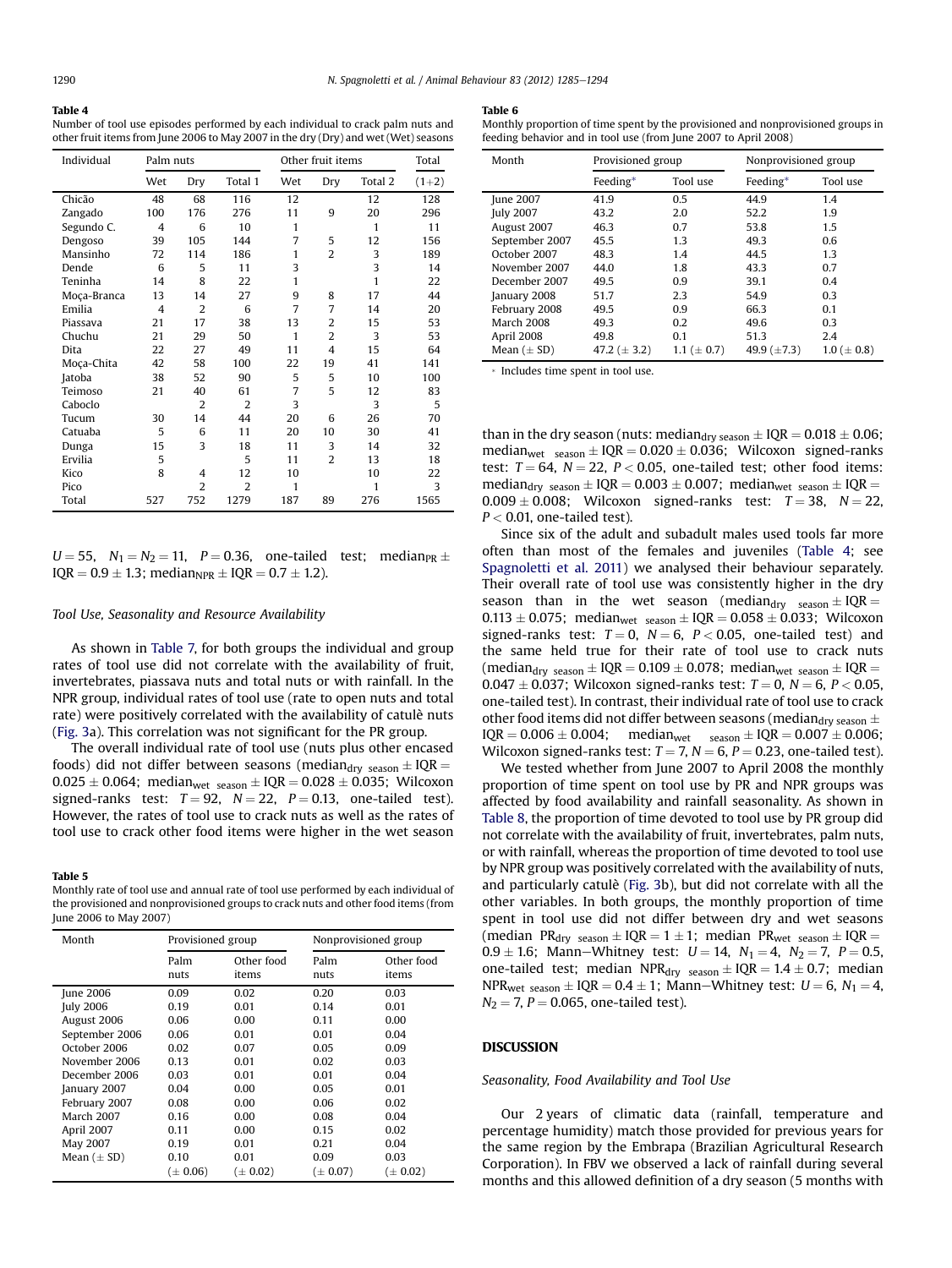## <span id="page-6-0"></span>Table 7

Spearman correlation coefficients between rate of tool use and food availability and between rate of tool use and rainfall in the PR (provisioned) group and NPR (nonprovisioned) groups

| Group      | Tool use                      |         | Food availability |             |               |            |         |  |  |
|------------|-------------------------------|---------|-------------------|-------------|---------------|------------|---------|--|--|
|            |                               | Fruit   | Invertebrates     | Catulè nuts | Piassava nuts | Total nuts |         |  |  |
| PR         | Group                         | 0.03    | $-0.60$           | 0.49        | $-0.14$       | 0.31       | $-0.47$ |  |  |
|            | Individual (nuts)             | $-0.22$ | $-0.68$           | 0.47        | $-0.28$       | 1.05       | $-0.47$ |  |  |
|            | Individual (other food items) | $-0.45$ | 0.23              | 0.3         | $-0.19$       | 0.13       | $-0.17$ |  |  |
|            | Individual (total)            | $-0.13$ | $-0.65$           | 0.51        | $-0.29$       | 0.29       | $-0.48$ |  |  |
| <b>NPR</b> | Group                         | 0.22    | $-0.55$           | 0.60        | $-0.24$       | 0.39       | $-0.53$ |  |  |
|            | Individual (nuts)             | 0.08    | $-0.65$           | $0.76*$     | $-0.01$       | 0.69       | $-0.62$ |  |  |
|            | Individual (other food items) | $-0.35$ | 0.14              | $-0.10$     | $-0.18$       | $-0.26$    | 0.15    |  |  |
|            | Individual (total)            | 0.09    | $-0.62$           | $0.74*$     | 0.01          | 0.64       | $-0.57$ |  |  |

 $N = 12.$ 

Significant after applying the Bonferroni correction for multiple tests ( $\alpha = 0.008$ ).

mean monthly rainfall of 5.5 mm) and a wet season (7 months with mean monthly rainfall of 181 mm).

Unexpectedly, the indirect assessment of food availability via traps indicates that season had negligible effects on the availability of fruit, and in contrast with other areas ([Janzen 1988; Robinson](#page-9-0) [1986; Chapman & Chapman 1990\)](#page-9-0), the dry season was not associated with less abundant fruit. Invertebrates were more abundant in the wet season. Palm trees and palm nuts are abundant in the capuchins' range (448 individuals/ha, [Verderane 2010](#page-9-0)) and the catulè nuts are 2.5 times more abundant during the dry season than in the wet season. These findings allow us to test all predictions except Prediction N1a concerning fruit seasonality (see [Table 9\)](#page-7-0).

Five findings indicate that in FBV capuchin monkeys do not face dramatic periods of food scarcity and that high-quality food is abundant [\(McCabe & Fedigan 2007](#page-8-0)). First, systematic comparison based on food availability collected with the same methodology between C. libidinosus living in the cerrado–caatinga of FBV and Cebus nigritus living in the Atlantic Forest of Carlos Botelho State Park shows that food scarcity characterized the latter site more than the former [\(Izar et al. 2011\)](#page-8-0). Fruit is usually considered a limiting resource for the reproductive success of Cebus (e.g. [Terborgh 1983; Zhang 1995; Di Bitetti 2001; Izar 2004](#page-9-0)). Strong seasonal variation of fruit availability occurs in the Atlantic Forest, in the primary tropical forest ([Zhang 1995; Nakai 2007](#page-9-0)) and in a semideciduous forest [\(Galetti & Pedroni 1994](#page-8-0)). Second, [Verderane](#page-9-0) [\(2010\)](#page-9-0) showed that females in FBV fed on high-quality foods yearround and that their reproductive success is not related to food scarcity as happens at other field sites, such as Carlos Botelho for C. nigritus [\(Izar et al. 2011](#page-8-0)). Third, in FBV capuchins adopted and nursed a marmoset ([Izar et al. 2006](#page-8-0)) and twins were born (one pair in the PR group and one in NPR) and successfully raised by their mother past 1 year of age (L. Biondi, unpublished data). Fourth, average interbirth interval, which reflects food availability ([Izar et al. 2009\)](#page-8-0), was longer in Carlos Botelho than in FBV [\(Izar et al.](#page-8-0) [2011](#page-8-0)). Fifth, the rates of play, a behaviour that decreases when food is scarce (e.g. [Lee 1984; Barrett et al. 1992\)](#page-8-0), were higher in FBV than in other populations of capuchins [\(Spagnoletti 2009; Verderane](#page-9-0) [2010\)](#page-9-0). Therefore, fruit scarcity in dry season semiarid environments cannot be assumed. Nevertheless, only direct phenological studies, as we plan to do in the future, will allow a proper assessment of the abundance of specific plant species consumed by capuchins.

In FBV, individual rates of tool use varied across months according to the availability of encased foods, as expected by Prediction O3 (see [Table 9\)](#page-7-0). The adult males cracked nuts more in the dry season (when catulè nuts are more abundant) than in the wet season. Furthermore, all tool users cracked other encased food (mostly cashew nuts) more in the wet season than in the dry season. Dry cashew nuts are available only at the beginning of the rainy season and typically capuchins use a small stone to get the seed without touching the peel of the fruit, which contains a caustic chemical (Visalberghi [& Sirianni, in press](#page-9-0)). We conclude that capuchins use tools opportunistically when they encounter food items that require this behaviour for access.

Finally, tool use was more frequent in the dry season when invertebrates were less abundant but there was a lack of correlation between monthly invertebrate abundance and both monthly rates of tool use and proportion of time devoted to tool use. Therefore, Prediction N1b is only partially supported (see [Table 9\)](#page-7-0).

It is important to stress that frequency of tool use and availability of food resources were consistent across 2 years and tool use data were also consistent across two different methodologies (all occurrences and scans). Overall, our findings indicate that tool use reflects the abundance of nuts in the environment and not the availability of fruits and invertebrates. These findings support the opportunity hypothesis.

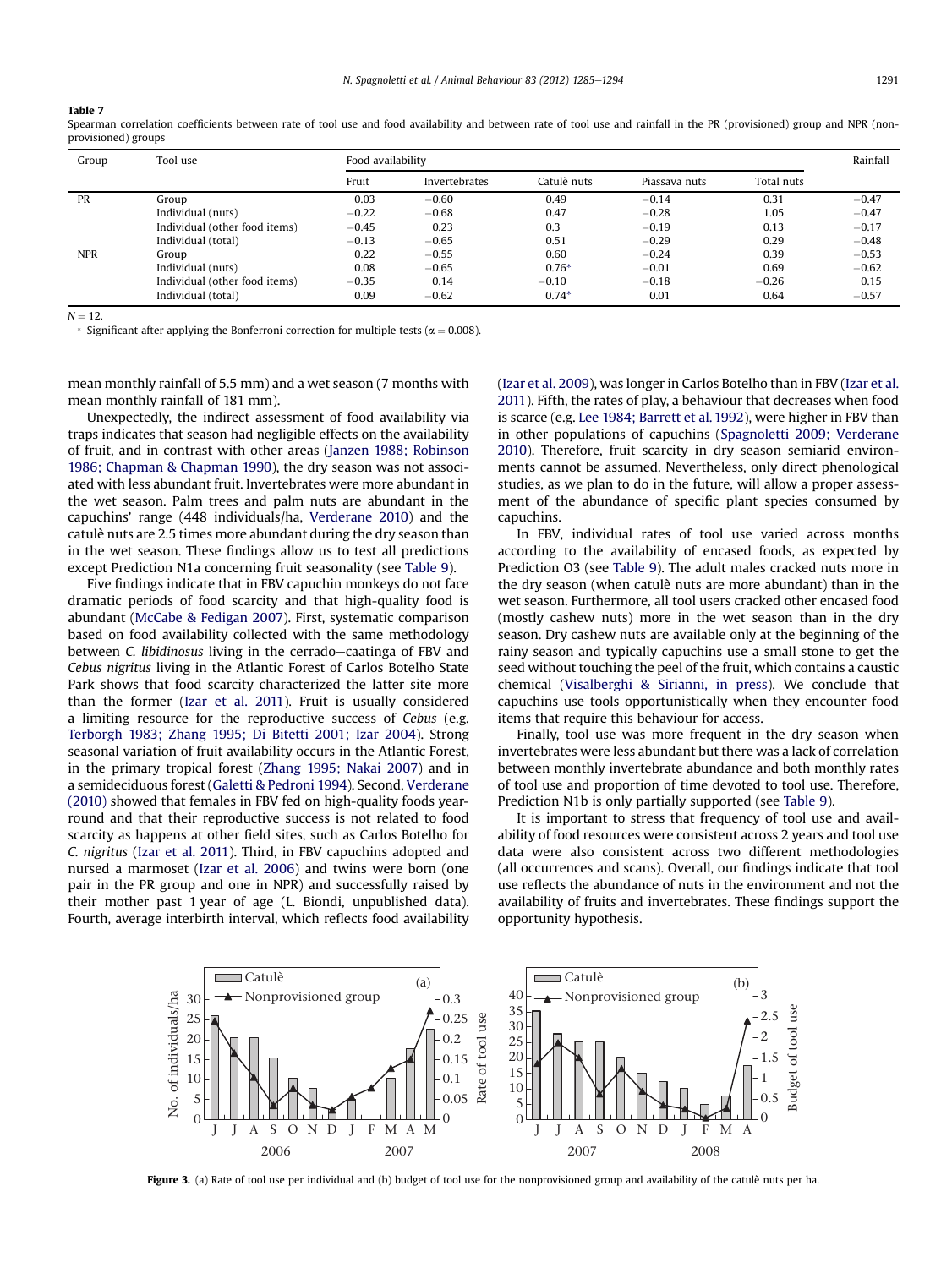#### <span id="page-7-0"></span>Table 8

Spearman correlation coefficients between proportion of time spent in tool use and food availability and between proportion of time spent in tool use and rainfall in the PR (provisioned) and NPR (nonprovisioned) groups

| Group            | Food availability |                    | Rainfall        |                  |                 |                    |
|------------------|-------------------|--------------------|-----------------|------------------|-----------------|--------------------|
|                  | Fruit             | Invertebrates      | Catulè<br>nuts  | Piassava<br>nuts | Total<br>nuts   |                    |
| PR<br><b>NPR</b> | $-0.09$<br>0.26   | $-0.62$<br>$-0.57$ | 0.02<br>$0.78*$ | 0.42<br>$-0.65$  | 0.06<br>$0.75*$ | $-0.05$<br>$-0.70$ |

 $N = 11.$ 

\* Significant after applying the Bonferroni correction for multiple tests  $(\alpha = 0.008)$ .

## Tool Use in Provisioned and Nonprovisioned Groups

We now examine whether tool use was less frequent in the PR group than in the NPR group (Prediction N2). Our results show that the food provided did not affect the occurrence of tool use. The individual rates and the proportion of the time budget devoted to this activity did not differ between groups. Overall, the use of tools represents a small proportion of the activity budget (and feeding time) for both PR and NPR groups, as also noted by [Verderane](#page-9-0) [\(2010](#page-9-0); see also [Spagnoletti 2009\)](#page-9-0). In both groups there are a few individuals that do not use tools (or do so very rarely) despite being old enough to perform this behaviour and these individuals do not seem to be affected by not using tools ([Spagnoletti et al. 2011\)](#page-9-0). Therefore, the above findings do not support Prediction N2 since capuchins do not use tools at different rates in the two groups (see Table 9).

#### Tool Use in Other Wild Capuchin Populations and in Captivity

The necessity hypothesis is further weakened by the fact that food scarcity per se does not promote tool use in other populations of capuchin monkeys. At least two populations of C. nigritus that live in forests overcome low fruit availability by foraging on the leaves of bromeliads ([Brown & Zunino 1990; Izar 2004; Izar et al.](#page-8-0) [2011\)](#page-8-0), although encased food (and/or palm nuts) and stones are also available for at least some study groups ([Janson 2006;](#page-8-0) P. Izar, I. Agostini & B. Wheeler, personal communication). In other areas where fruit seasonality is pronounced, palms are an important alternative resource but no tool use has been reported ([Terborgh](#page-9-0) [1983; Fragaszy 1986; Robinson 1986; Galetti & Pedroni 1994;](#page-9-0) [Zhang 1995](#page-9-0)). [Peres \(1994\)](#page-8-0) reported that Cebus apella living in the Terra Firme forest of Amazonia overcome the period of fruit scarcity by eating the soft mesocarp of palm fruits, Oenocarpus bataua, which does not demand tool use for its acquisition.

Conversely, there is evidence of percussive tool use in provisioned groups living in captivity (reviewed in [Visalberghi &](#page-9-0)

#### Table 9

Support for the predictions concerning frequency of tool use in relation to food resource availability (fruit, invertebrates, food provisioned and encased food) according to the necessity and opportunity hypotheses

| Predictions | Frequency of tool use                       | Support        |
|-------------|---------------------------------------------|----------------|
| Necessity   | N1a Fruit scarcity $>$ Fruit abundance      |                |
| hypothesis  | (not testable in the present study)         |                |
|             | Positive correlation with scarcity of fruit | N <sub>0</sub> |
|             | N1b Invertebrate scarcity $>$               | Yes            |
|             | Invertebrate abundance                      |                |
|             | Positive correlation with                   | N <sub>0</sub> |
|             | scarcity of invertebrates                   |                |
|             | N2 Nonprovisioned group >                   | N <sub>0</sub> |
|             | Provisioned group                           |                |
| Opportunity | 03 Positive correlation with                | Yes            |
| hypothesis  | abundance of encased food                   |                |

[Fragaszy, 2012\)](#page-9-0), in semifree-ranging conditions (e.g. Tietê Ecological Park, São Paulo, Brazil, [Ottoni & Mannu 2001](#page-8-0); Brasilia National Park, Brasilia, Brazil, [Waga et al. 2006](#page-9-0)) and in the wild [\(Moura 2004](#page-8-0); present study). Percussive tool use seems to be performed opportunistically when nuts are more abundant (this study) and where hammer stones, anvils and encased fruit (including tough seeds) are concurrently present ([Visalberghi et al. 2009a](#page-9-0)). In sum, our findings on the capuchins of FBV do not support Predictions N1b and N2 based on the necessity hypothesis, whereas they do support Prediction O3 based on the opportunity hypothesis. Further studies on populations that do face food scarcity and significant seasonal differences in food resources are necessary to test the validity of Prediction N1a.

#### Conclusions

Nut cracking is a strenuous activity for capuchins ([Liu et al.](#page-8-0) [2009; Spagnoletti et al. 2011](#page-8-0)) but still a very advantageous one in terms of energetic gain for all individuals (poster presented at the 23rd Congress of the International Primatological Society, [http://](http://primate-society.com/ips/program.html%23poster) [primate-society.com/ips/program.html#poster](http://primate-society.com/ips/program.html%23poster)). In our population nut-cracking behaviour, although habitual [\(Spagnoletti et al. 2011\)](#page-9-0), is infrequent. To be a strategy to overcome food scarcity, tool use should represent a major source of energy. This is the case for the chimpanzees in Bossou and in Taï [\(Yamakoshi 1998; 2001](#page-9-0)) and for woodpecker finches [\(Tebbich et al. 2002\)](#page-9-0), but not for capuchins in FBV. During the peak month of tool use, Bossou chimpanzees spend 32% of their total feeding time on tool-using behaviour (nut cracking, pestle pounding, etc.), whereas during the Coula season Taï chimpanzees spend 44% of their feeding time cracking these nuts [\(Yamakoshi 2001\)](#page-9-0). Even more pronounced is the role played by tools for the woodpecker finches living in the arid zone in the Galapagos Islands: these birds spend almost 50% of their foraging time using tools [\(Tebbich et al. 2002\)](#page-9-0). In contrast, FBV capuchins use stone tools on average for only 2% of their foraging and feeding time. Similarly, in two studies carried out in two different periods at Serra da Capivara National Park where capuchins use both stone and stick tools, [Mannu & Ottoni \(2009\)](#page-8-0) observed 0.96 tool use events/h per group and [Moura & Lee \(2010\)](#page-8-0) observed only 0.04 tool use events/h per individual. In conclusion, although we cannot exclude that for a capuchin population living in a poor environment and for which tool use is a major source of energy, the frequency of this behaviour can vary in response to low food availability, so far this scenario has not been reported.

Finally, we must ask whether palm kernels are a keystone food permitting the survival of C. libidinosus in our site. At first glance, the low proportion of time spent cracking palm nuts, the fact that their use seems to be opportunistic, and the fact that not all the individuals exhibit this behaviour suggest that, at present and in this population, tool use is not very important for survival. However, placing these findings within the context of fallback foraging theory could help to clarify the role of these foods in the evolution of C. libidinosus. According to [Marshall & Wrangham](#page-8-0) [\(2007\)](#page-8-0) tool use in primates occurs primarily in the context of feeding for fallback foods during periods of low food availability. They distinguished between (1) staple fallback food that is available perennially, usually consumed throughout the year, may seasonally constitute 100% of the diet and is uniformly distributed and (2) filler fallback foods that never make up 100% of the diet, are completely avoided for some time (weeks, months) and are rather patchily distributed. For C. libidinosus living in FBV palm nuts appear to constitute a staple fallback food, since tool use to gain access to the nut kernel occurs throughout the year. Moreover, palm fruits appear to be staple fallback food because, throughout the year, capuchins drink their water when unripe and eat their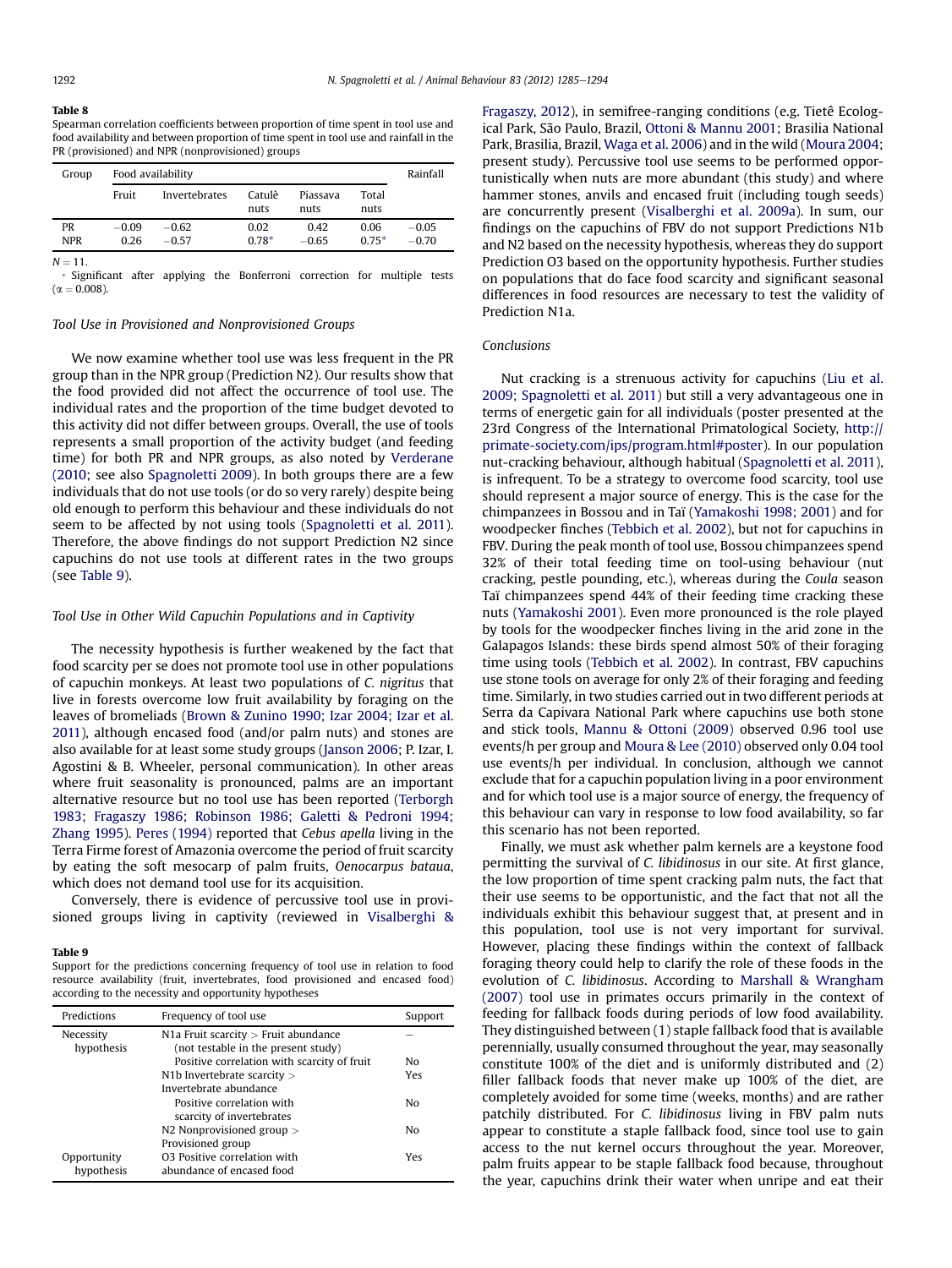<span id="page-8-0"></span>mesocarp until the woody endocarp of the nut is exposed. However, the role of palms as staple fallback food can only be confirmed by assessing (1) whether the absence of palm fruits from the C. libidinosus environment would reduce fecundity and increase mortality and/or (2) whether during periods of extreme food scarcity palms become a staple food for capuchins. In any case it will be necessary to assess the nutrient and energy contribution of the palm fruit tissues to the diet of all individuals in a given group, both tool users and nontool users. If palm fruits are foraged on infrequently, but provide needed nutrients and are major energy contributors, then the argument for their staple fallback role and for their role as the selective agent accounting for tool use in this capuchin species is bolstered.

### Acknowledgments

We thank the Oliveira family for permission to work on their land, E. Darvin Ramos da Silva for collaborating in data collection, Jozemar, Arizomar and Marino Junior for assistance in the field, Paolo Ciucci and Vincenzo Gervasi for discussion and statistical advice concerning ecology of capuchins, Elsa Addessi, Valentina Truppa, Barth and Kristin Wright for helpful comments on the manuscript. Funded by University La Sapienza of Rome, EU FP6 NEST Programme ANALOGY (No 029088), FAPESP (MPV: 06/51578- 9 and PI: 06/51577-2), CNPq, ISTC-CNR, Ethoikos srl. We also thank the anonymous referees and the editors for their constructive comments.

## Supplementary Material

Supplementary material associated with this article can be found, in the online version, at [doi:10.1016/j.anbehav.2012.03.002](http://dx.doi.org/10.1016/j.anbehav.2012.03.002).

## References

- Altmann, J. 1974. Observational study of behavior: sampling methods. Behaviour,  $49$ ,  $227 - 267$
- Barrett, L., Dunbar, R. I. M. & Dunbar, P. 1992. Environmental influences on play behaviour in immature gelada baboons. Animal Behaviour, 44, 111-115
- Boesch, C. & Boesch, H. 1984. Possible causes of sex differences in the use of natural hammers by wild chimpanzees. Journal of Human Evolution, 13, 415–440.<br>Brown, A. D. & Zunino, G. E. 1990. Dietary variability in Cebus apella in extreme
- habitats: evidence for adaptability. Folia Primatologica,  $54$ , 187-195.
- Chapman, C. A. 1988. Patch use and patch depletion by the spider and howling monkeys of Santa Rosa National Park, Costa Rica. Behaviour, 105, 99-116.
- Chapman, C. A. & Chapman, L. 1990. Density and growth rate of some tropical dry forest trees: comparisons between successional forest types. Bulletin of the Torrey Botanical Club, 117, 226-231.
- Chapman, C. A., Wrangham, R. & Chapman, L. J. 1994. Indices of habitat-wide fruit abundance in tropical forests. Biotropica,  $26$ ,  $160-171$ .
- **Di Bitetti, M. S.** 2001. Home-range use by the tufted capuchin monkey (*Cebus apella nigritus*) in a subtropical rainforest of Argentina. Journal of Zoology, **253**, 33–45.
- Fox, E. A., Sitompul, A. F. & van Schaik, C. P. 1999. Intelligent tool use in wild Sumatran orangutans. In: The Mentalities of Gorillas and Orangutans (Ed. by S. T. Parker, R. W. Mitchell & H. L. Miles), pp. 99-116. Cambridge: Cambridge University Press.
- Fox, E. A., van Schaik, C. P., Sitompul, A. & Wright, D. N. 2004. Intra and interpopulational differences in orangutan (Pongo pygmaeus) activity and diet: implications for the invention of tool use. American Journal of Physical Anthropology, 125, 162-174.
- Fragaszy, D. M. 1986. Time budgets and foraging behaviour in wedge-capped capuchins (Cebus olivaceus): age and sex differences. In: Current Perspectives in Primate Social Dynamics (Ed. by D. M. Taub & F. A. King), pp. 159-174. New York: Van Nostrand Reinhold.
- Fragaszy, D. M. & Perry, S. 2003. Towards a biology of traditions. In: The Biology of Tradition: Models and Evidence (Ed. by D. M. Fragaszy & S. Perry), pp. 1-32. Cambridge: Cambridge University Press.
- Fragaszy, D. M., Visalberghi, E. & Fedigan, L. M. 2004a. The Complete Capuchin: the Biology of the Genus Cebus. Cambridge: Cambridge University Press.
- Fragaszy, D. M., Izar, P., Visalberghi, E., Ottoni, E. B. & Oliveira, M. G. 2004b. Wild capuchin monkeys (Cebus libidinosus) use anvils and stone pounding tools. American Journal of Primatology, 64, 359-366.
- Fragaszy, D. M., Pickering, T., Liu, Q., Izar, P., Ottoni, E. & Visalberghi, E. 2010a. Bearded capuchin monkeys' and a human's efficiency at cracking palm nuts with stone tools: field experiments. Animal Behaviour,  $79.321 - 332$
- Fragaszy, D. M., Greenberg, R., Visalberghi, E., Ottoni, E. B., Izar, P. & Liu, Q. 2010b. How wild bearded capuchin monkeys select stones and nuts to minimize the number of strikes per nut cracked. Animal Behaviour, 80,  $205 - 214.$
- Galetti, M. & Pedroni, F. 1994. Seasonal diet of capuchin monkeys (Cebus apella) in a semi-deciduous forest in south-east Brazil. Journal of Tropical Ecology 10,  $27 - 39$
- Gumert, M. D., Kluck, M. & Malaivijitnond, S. 2009. The physical characteristic and usage patterns of stone axe and pounding hammers used by long-tailed macaques in the Andaman Sea Region of Thailand. American Journal of Prima $toloev$  71, 594-608.
- Gumert, M. D., Hoong, L. K. & Malaivijitnond, S. 2011. Sex differences in the stone tool-use behavior of a wild population of Burmese long-tailed macaques (Macaca fascicularis aurea). American Journal of Primatology, **73**, 1–11.
- Hall, K. R. L. & Schaller, G. B. 1964. Tool-using behavior of the California sea otter. Journal of Mammalogy, 45, 287-298.
- Hunt, G. R. 1996. Manufacture and use of hook-tools by New Caledonian crows. Nature, 379, 249-251.
- Izar, P. 2004. Female social relationships of Cebus apella nigritus in a southeastern Atlantic forest: an analysis through ecological models of primate social evolution. Behaviour,  $141$ ,  $71-99$ .
- Izar, P., Verderame, M. P., Visalberghi, E., Ottoni, E. B., Gomes De Oliveira, M., Shirley, J. & Fragaszy, D. 2006. Cross-genus adoption of a marmoset (Callithrix jacchus) by wild capuchin monkeys (Cebus libidinosus): case report. American Journal of Primatology,  $68.692-700$ .
- Izar, P., Stone, A., Carnegie, S. D. & Nakai, E. S. 2009. Sexual selection, female choice and mating systems. In: South American Primates: Testing New Theories in the Study of Primate Behavior, Ecology, and Conservation (Ed. by P. Garber, A. Estrada, J. C. Bicca-Marques, E. Heymann & K. B. Strier), pp. 157-189. New York: Springer Press.
- Izar, P., Verderane, M. P., Peternelli dos Santos, L., Mendonça-Furtado, O., Presotto, A., Tokuda, M., Visalberghi, E. & Fragaszy, D. M. 2011. Flexible and conservative features of social systems in tufted capuchin monkeys: comparing the socioecology of Sapajus libidinosus and Sapajus nigritus. American Journal of Primatology,  $73$ ,  $1-17$ .
- Janson, C. H. 2006. Everything you ever wanted to know about capuchin. American Journal of Primatology, 68, 419-424.
- Janzen, D. H. 1988. Guanacaste National Park: tropical ecological and biocultural restoration. In: Rehabilitating Damaged Ecosystems (Ed. by J. Cairns Jr), pp. 143-192. Boca Raton, Florida: CRC Press.
- Lee, P. C. 1984. Ecological constraints on the social development of vervet monkeys. Behaviour,  $91, 245 - 561.$
- Liu, Q., Simpson, K., Izar, P., Ottoni, E., Visalberghi, E. & Fragaszy, D. M. 2009. Kinematics and energetics of nut-cracking in wild capuchin monkeys (Cebus libidinosus) in Piauí, Brazil. American Journal of Physical Anthropology, 138,  $210 - 220$ .
- Liu, Q., Fragaszy, D. M., Wright, B., Wright, K., Izar, P. & Visalberghi, E. 2011. Wild bearded capuchin monkeys (Cebus libidinosus) place nuts in anvils selectively. Animal Behaviour, 81, 297-305.
- McCabe, M. G. & Fedigan, L. M. 2007. Effects of reproductive status on energy intake, ingestion rates, and dietary composition of female Cebus capucinus at Santa Rosa, Costa Rica. International Journal of Primatology, 28, 837-851.
- McGrew, W. C. 1992. Chimpanzee Material Culture. Cambridge: Cambridge University Press.
- Mann, J., Sargeant, B. L., Watson-Capps, J. J., Gibson, Q. A., Heithaus, M. R., Connor, R. C. & Patterson, E. 2008. Why do dolphins carry sponges? PLoS ONE, 3, e3868.
- Mannu, M. & Ottoni, E. B. 2009. The enhanced tool-kit of two groups of wild bearded capuchin monkeys in the Caatinga: tool making, associative use, and secondary tools. American Journal of Primatology, 71, 242-251.
- Marshall, A. J. & Wrangham, R. W. 2007. Evolutionary consequences of fallback foods. International Journal of Primatology, 28, 1219-1236.
- Martin, P. & Bateson, P. 1993. Measuring Behaviour: an Introductory Guide. 2nd edn. Cambridge: Cambridge University Press.
- Moura, A. 2004. The capuchin monkey and the caatinga dry forest: a hard life in a harsh habitat. Ph.D. thesis, University of Cambridge.
- Moura, A. & Lee, P. 2004. Capuchin stone tool use in caatinga dry forest. Science, 306, 1909-1910.
- Moura, A. & Lee, P. 2010. Wild capuchins show male-biased feeding tool use. International Journal of Primatology, 31, 457-470.
- Nakai, E. S. 2007. Fissão-fusão em Cebus nigritus: flexibilidade social como estratégia de ocupação em ambientes limitantes. Dissertação (Mestrado), Instituto de Psicologia, Universidade de São Paulo.
- Oliveira, P. S. & Marquis, R. J. 2002. The Cerrados of Brazil. Ecology and Natural History of a Neotropical Savanna. New York: Columbia University Press.
- Ottoni, E. B. & Izar, P. 2008. Capuchin monkey tool use: overview and implication. Evolutionary Anthropology, 17, 171-178.
- Ottoni, E. B. & Mannu, M. 2001. Semifree-ranging tufted capuchins (Cebus apella) spontaneously use tools to crack open nuts. International Journal of Primatology,  $22.347 - 358.$
- Peres, C. A. 1994. Primate responses to phenological changes in an Amazonian terra firme forest. Biotropica,  $26$ ,  $98-112$ .